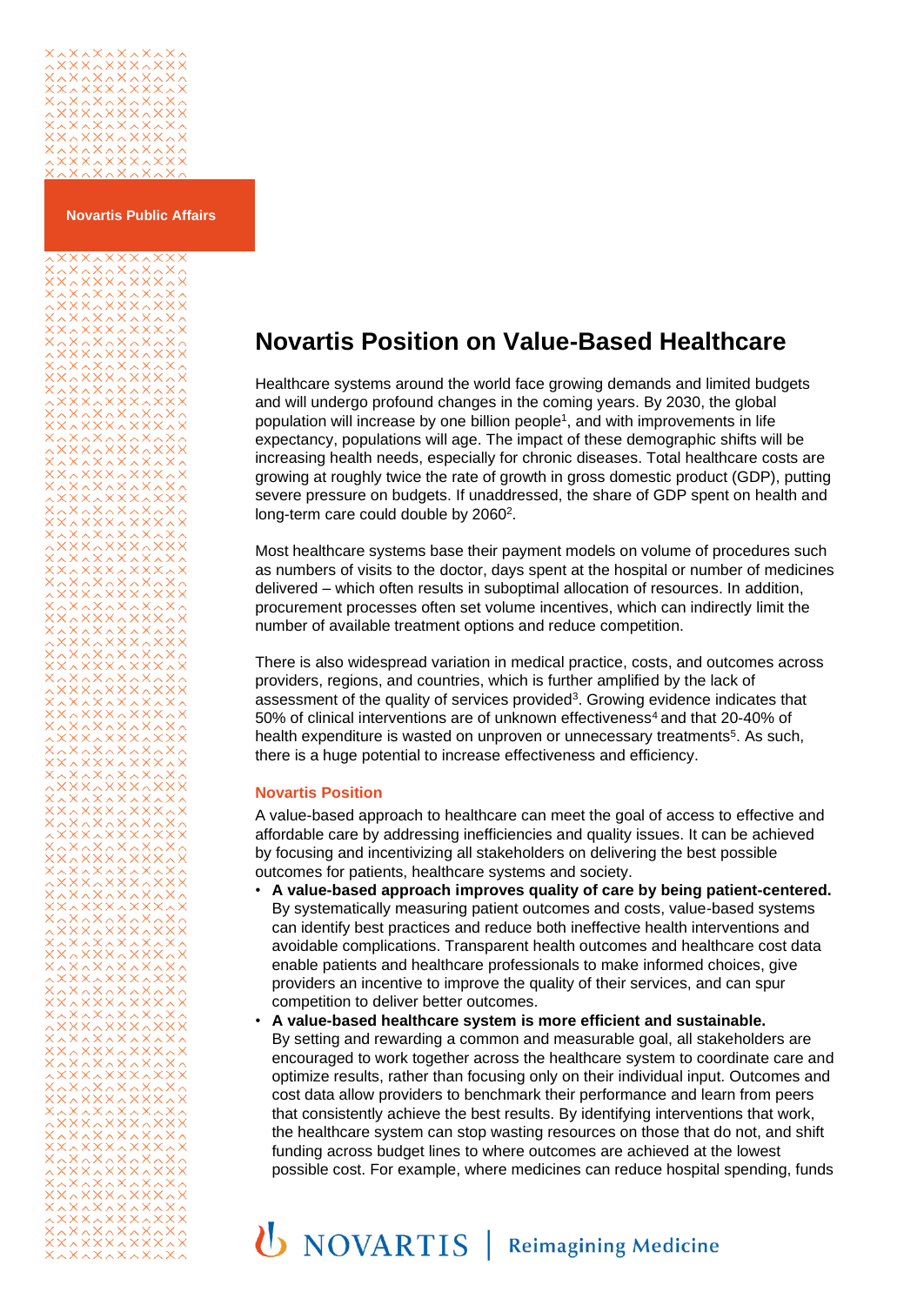can be allocated accordingly. Therapies targeted at a well- defined patient population can reduce waste given their high probability of response. Following loss of exclusivity, biosimilar and generic medicines may allow health systems to maintain the same level of outcomes at lower cost. These savings can be used to expand access to existing and innovative therapies.

• **A focus on value drives research agendas and investment in the areas of highest value for patients.**

Drug developers can deliver value in the form of innovative medicines, new valueadding features of existing medicines, biosimilars, and generics. Rewarding interventions that deliver the best possible value for patients, health systems and society set the right incentives to develop and deliver effective and efficient care.

Novartis is committed to moving towards value-based healthcare, and has already begun to lead this change through a number of initiatives around the world.

• **We are focusing our Research & Development ("R&D") on outcomes that matter to patients.**

We systematically engage with stakeholders throughout the R&D lifecycle to optimize the impact of our medicines on patient, healthcare system and societal outcomes. We also use real-world evidence to identify population segments and to support the development of customized interventions aimed at improving value for each population segment.

• **We offer innovative, generic and biosimilar medicines to expand the availability of treatments to patients and reduce overall public spending.** In addition to innovative medicines developed by our Pharma and Oncology divisions, our Sandoz portfolio consists of high-quality biosimilars and generics. Following loss of exclusivity, these products deliver the comparable outcomes as their reference medicines at affordable prices, thus contributing to increased value.

• **We aim to complement our medicines with value-adding features.** Health intervention success often depends on the right mix of services provided to patients and providers, and we now offer a wide range of value-adding features to complement our medicines. This includes improved formulations and delivery devices as well as digital solutions, all of which contribute to optimizing patient outcomes.

• **We are tying payments to the value of our medicines.**

Novartis is committed to a value-based pricing framework, where payments depend on the patient, healthcare system and societal value of our medicines. Where possible, we are entering into contracts where the payer pays according to how well our medicine works in clinical practice. We are committed and are working with payers to expanding this on a broader scale, including through system-level mechanisms, in order to align payments with outcomes and enable reduction of ineffective spending.

To make value-based healthcare a reality, a number of investments, collaborative initiatives and policy changes are required:

## • **Alignment around a value-based framework and standardized outcome metrics**

Systematic measurement of outcomes and costs is the foundation of any valuebased healthcare system. Hence, a crucial first step is the identification of key outcomes that matter to each population segment – including patient, healthcare system and societal elements. They should be agreed upon by all stakeholders involved in the provision of care. Policy makers should facilitate and eventually mandate the measurement of outcomes and costs over the lifetime of patients in a standardized way.

• **Investment in robust data and information systems and into the capability to analyze and learn from data**

Routine collection, analysis and sharing of outcomes and cost data require a strong information infrastructure. Current systems do not systematically track